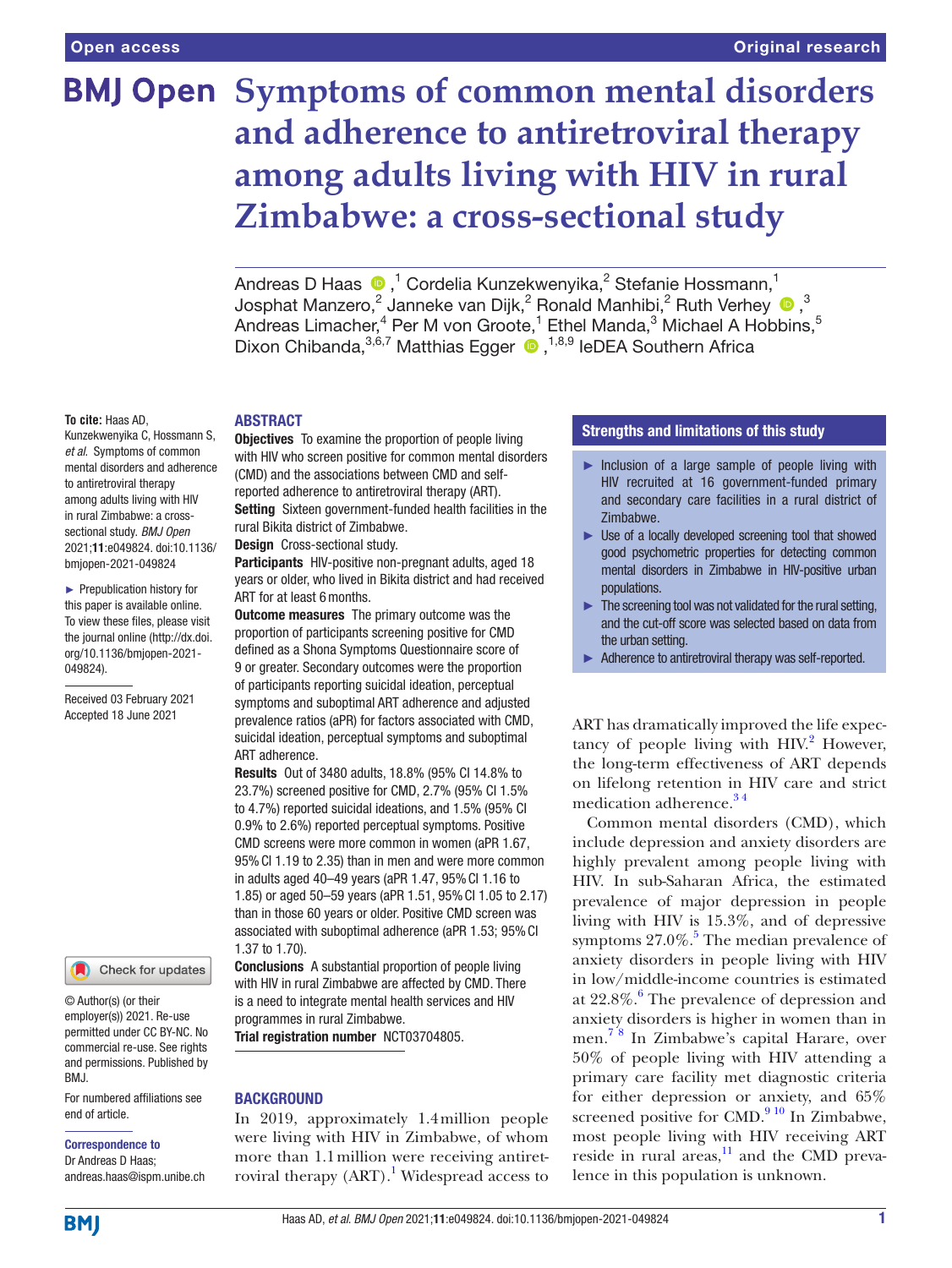The co-occurrence of mental disorders and HIV poses significant challenges in managing and treating HIV. Mental disorders are associated with poor HIV treatment outcomes, including low adherence, lack of viral load suppression, loss to follow-up and mortality.<sup>12-16</sup> Early detection and effective management of mental disorders among people living with HIV may improve the quality of life of affected individuals, ART adherence and viral load suppression,<sup>1718</sup> thus reducing the incidence of HIVassociated complications, preventing drug resistance and HIV transmission. Despite these benefits, there is a large 'treatment gap' in mental healthcare among people living with HIV in low-income and middle-income countries: most people affected by mental illness do not receive appropriate treatment.<sup>1920</sup>

The Friendship Bench intervention is a culturally adapted evidence-based psychological intervention developed to close the treatment gap for CMD in Zimbabwe.<sup>21</sup> The Friendship Bench team trains community health workers to identify people with CMD symptoms and deliver a brief intervention consisting of six sessions of problem-solving therapy and optional group support.<sup>21</sup> We are conducting a cluster randomised trial to assess the effectiveness of the Friendship Bench intervention in improving ART outcomes and symptoms of CMD in people living with HIV in rural Zimbabwe. During recruitment, we screened over 3500 ART patients for CMD and poor adherence. In this paper, we report the prevalence of positive CMD screening tests and associations between positive CMD screens and self-reported adherence among people living with HIV in rural Zimbabwe.

## **METHODS**

We conducted a cross-sectional study at 16 health facilities in Bikita district to assess the eligibility of individuals for a cluster randomised trial (FB-ART) on the effect of the Friendship Bench intervention $^{22}$  $^{22}$  $^{22}$  on ART outcomes and symptoms of CMD in people living with HIV. Bikita is a rural district of the Masvingo Province about 300km south of Harare.

Between 5 October 2018 and 19 December 2019, we offered CMD screening at 16 government-funded health facilities in rural Zimbabwe. HIV-positive non-pregnant adults aged 18 years or older who lived in Bikita district and had received ART for at least 6months were eligible. Trained research assistants offered screening for CMD using the Shona Symptoms Questionnaire (SSQ-14)<sup>[9](#page-5-6)</sup> and assessed adherence using a question from the AIDS indicator survey. $23$  The SSQ-14 is a locally developed CMD screening tool.<sup>9</sup> The tool assesses if individuals had experienced common mental health symptoms, including sleep disturbance, suicidal ideations, tearfulness, perceptual symptoms and impairment of functioning in the past 7days. Each of the 14 symptoms is scored dichotomously (symptom present or absent). $^{24}$  The tool showed good psychometric properties for detecting CMD in HIV-positive and HIV-negative urban populations in

Zimbabwe.<sup>9</sup> An SSQ-14 score of  $\geq$ 9 had a sensitivity of 88% and a specificity of 76% for depression or general anxiety in HIV-positive adults in Harare.<sup>[9](#page-5-6)</sup> The tool had a high internal consistency in the validation study (Cronbach's  $\alpha=0.74$ ) and in our study (Cronbach's  $\alpha=0.82$ ). Adherence was assessed based on self-report using the following question: 'In the last 30 days, how many days have you missed taking any of your ARV [antiretroviral] pills?'. $^{23}$ 

We defined SSQ-14 scores of 9 or greater as positive CMD screen.<sup>[9](#page-5-6)</sup> Participants who reported that they 'felt like committing suicide' in the past 7days (SSQ-14 item 11) screened positive for suicidal ideation. Participants who reported that they 'saw or heard things which others could not see or hear' in the past 7days (SSQ-14 item 5) screened positive for perceptual symptoms. Participants who indicated that they had missed taking one or more ARV pills in the last 30 days were classified as having suboptimal adherence. Those reporting not having missed any ARV pills had optimal adherence. We categorised age into the following groups: 18–29 years, 30–39 years, 40–49 years, 50–59 years and 60 years or older.

Individuals who participated in SSQ screening were eligible for this analysis. Participants who did not respond to all 14 SSQ items were excluded. We calculated the prevalence of non-adherence and positive screening outcomes with logit-transformed 95% CIs that adjusted for intragroup correlation at health facilities. We estimated adjusted prevalence ratios (aPRs) for factors associated with positive screening for CMD, suicidal ideation and perceptual symptoms using mixed-effects Poisson regression models with robust standard errors.<sup>25</sup> Models were adjusted for sex, age and clustering of data at facilitylevel using a random intercept for study facilities. We used the same models to calculate unadjusted and aPRs for factors associated with suboptimal adherence. Statistical analysis was done using Stata (V.16, Stata).

Individuals who screened positive for CMD and provided written informed consent were included in the trial and were offered CMD treatment as part of the FB-ART (friendship bench-antiretroviral therapy) trial.

#### Patient and public involvement

Patients with psychiatric morbidity were involved in ethnographic and qualitative research, which informed the development of the SSQ-14. $^{24}$  The results of this study were shared with the provincial medical director and the district medical officer.

# RESULTS

Research assistants assessed the eligibility for CMD screening of 3707 individuals: 3543 (95.6%) of eligible individuals participated in CMD screens. Pregnancy, residency outside of Bikita district and age below 18 years were the most common reasons for ineligibility for screening. Out of 3543 individuals screened for CMD, 63 (1.7%) did not respond to all SSQ-14 items and were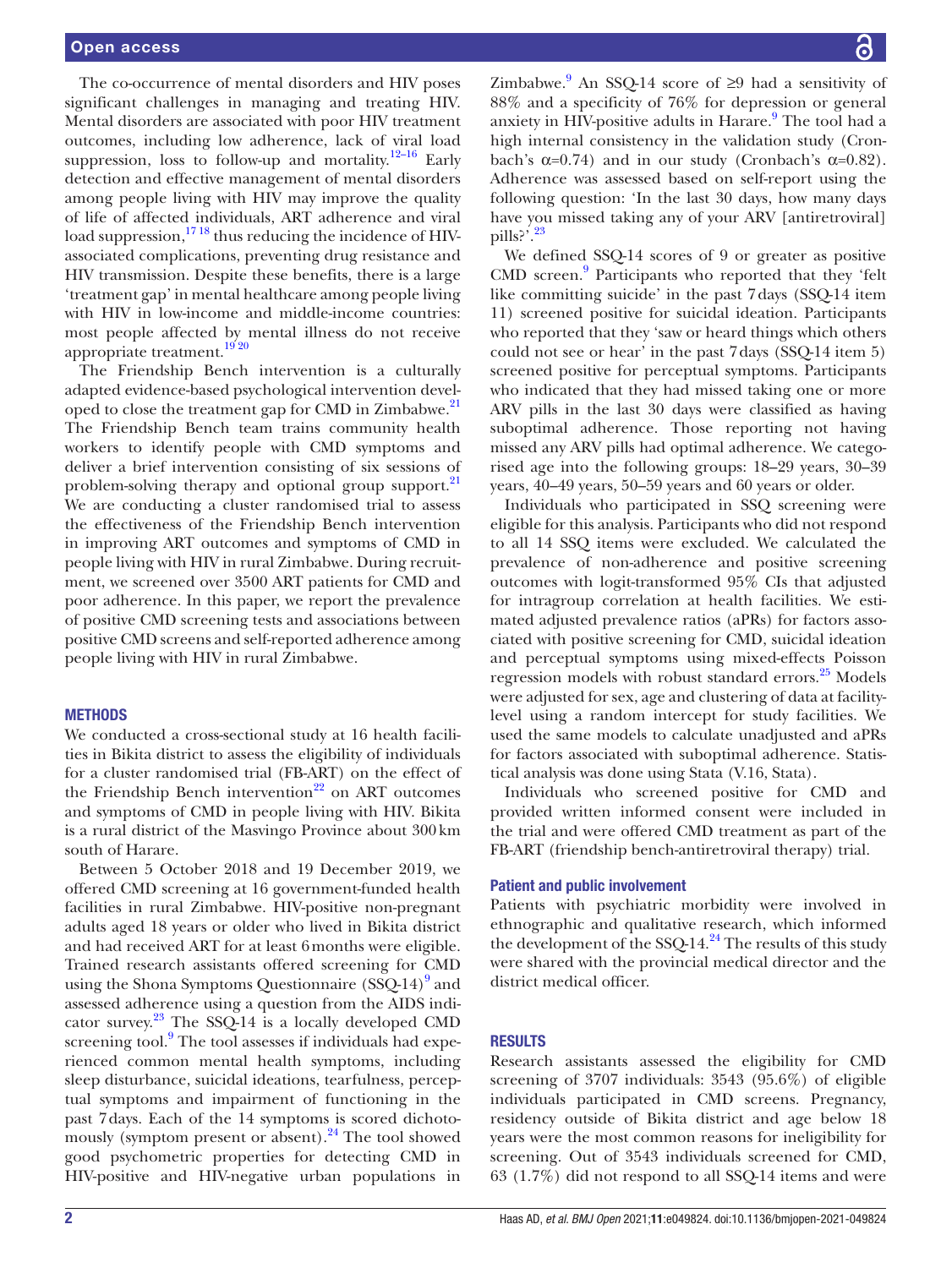excluded. The remaining 3480 individuals were included in the analysis. The median age of the study population was 45 years (IQR 38–53). Three-quarters of the participants (74.9%, n=2608) were women.

[Table](#page-3-0) 1 shows the prevalence and aPRs for positive screening for CMD, suicidal ideation and perceptual symptoms. Out of 3480 adults, 18.8% (95% CI 14.8% to 23.7%, n=655) screened positive for CMD, 2.7% (95% CI 1.5% to 4.7%, n=93) reported suicidal ideation, and 1.5% (95% CI 0.9% to 2.6%, n=52) reported perceptual symptoms. Positive CMD screens were more common in women (21.0%; aPR 1.67, 95%CI 1.19 to 2.35) than in men (12.4%) and were more common in adults aged 40–49 years (20.6%; aPR 1.47 95%CI 1.16 to 1.85) or aged 50–59 years (20.3%; aPR 1.51 95%CI 1.05 to 2.17) than in those 60 years or older (12.6%). Suicidal ideations were more common in adults 18–29 years (4.7%, 95%CI 0.2% to 9.2%) and in adults aged 30–39 years  $(4.0\%, 95\% \text{ CI})$ 1.1% to 7.0%) than in older adults, but the statistical uncertainty around these estimates was large.

Out of 3469 individuals who responded to the adherence question (11, 0.32% did not respond), 2900 (83.6%, 95% CI 80.0% to 87.2%) reported optimal adherence and 569 (16.4%, 95% CI 12.8% to 20.0%) reported suboptimal adherence. Suboptimal adherence was more common in individuals screening positive for CMD (aPR 1.53, 95%CI 1.37 to 1.70) than in those screening negative [\(table](#page-4-0) 2). Suboptimal adherence was also more common in men (aPR  $1.25$ ,  $95\%$  CI 1.01 to 1.53) than in women and adults aged 18–29 years (aPR 1.62, 95%CI 1.10 to 2.38) than in those 60 years or older [\(table](#page-4-0) 2).

## **DISCUSSION**

In a rural district of Zimbabwe, about one in five HIV positive adult screened positive for CMD, almost 3% reported suicidal ideation, and 1.5% perceptual symptoms compatible with psychosis. Positive CMD screens were more common in women and middle-aged adults than in men or older adults. Positive CMD screens were associated with suboptimal self-reported ART adherence.

Our results have to be considered in light of two limitations. First, we used a locally developed CMD screening tool that had been validated in urban Zimbabwe, but we did not validate the tool for the rural setting and selected the CMD threshold based on the urban validation study.<sup>[9](#page-5-6)</sup> Second, we used a self-reported adherence measure which might be prone to under-reporting of non-adherence. However, there is evidence for the validity of self-reported measures of ART adherence.<sup>[26](#page-5-16)</sup> The strengths of our study include a large sample size and a multicentre design.

In line with the national<sup>[10](#page-5-17)</sup> and international literature, $27\frac{28}{1}$  we found that CMDs were much more common in women than in men. Biological factors, including sex hormones and sex differences in the neuroendocrine response to stress, psychosocial factors such as gender differences in interpersonal orientation, self-esteem, body shaming and rumination might contribute to the

gender gap in  $\text{CMD.}^{78}$  In addition to these individual-level factors, gender inequity and higher exposure of women and girls to traumatising life events, including genderbased violence or sexual abuse, may further contribute to the gender gap in CMD.<sup>[7 10 29](#page-5-5)</sup>

The prevalence of positive CMD screens observed in our study of a rural HIV positive population was less than one-third of the prevalence observed in a study of a similar urban population conducted in Harare in 2013[.9 10](#page-5-6) An important factor that likely contributed to the lower prevalence of CMD in our study compared with earlier studies is the change of national ART guidelines to treat people living with HIV at less advanced stages of HIV disease. In the last decade, the CD4 threshold for ART eligibility was successively raised from <250cells/ µL to immediate ART initiation of all people living with HIV under WHO's 'treat all' guidelines. These changes were reflected in an increase in the median CD4 at ART initiation in low and middle income. $^{30}$  31 Low CD4 cell count is associated with a higher risk of  $\text{CMD},^{32}$  $\text{CMD},^{32}$  $\text{CMD},^{32}$  and the comparably low prevalence of CMD observed in our study might reflect the higher median CD4 cell count at ART initiation. The gap in CMD prevalence between the urban and the rural setting might also be explained by a high prevalence of adverse living condition in the urban areas: 42% of the HIV positive individuals included in the urban study were unemployed, and 92% reported that they experienced a negative life event (eg, death in the family, physical or sexual assault, forced eviction, HIV diagnosis or hospitalisation of the participant or an immediate family member) in the 6months before data collection. $910$  Furthermore, cultural differences in symptoms presentation between urban and rural populations might explain differences in the prevalence between the two settings.<sup>[33](#page-5-21)</sup>

Our results confirm earlier data on associations between symptoms of depression and anxiety disorders and suboptimal adherence to ART.<sup>12 15</sup> A meta-analysis of eight studies from low-income countries found that the odds of suboptimal adherence were 92% higher in patients with depressive symptoms than those without depressive symptoms (OR 1.92, 95% CI 1.47 to 2.5).<sup>[15](#page-5-22)</sup> Another meta-analysis of 11 studies from low-income and middle-income countries showed that anxiety disorders were associated with a substantial increase in the odds of suboptimal adherence (OR 1.59,  $95\%$  CI 1.29 to 1.96).<sup>[12](#page-5-8)</sup> The strength of the association observed in our study was consistent with these meta-analyses.

Our findings show a substantial burden of CMD among people living with HIV in rural Zimbabwe and underline the need to integrate interventions for detecting and addressing CMD in this population. The Friendship Bench project is an evidence-based psychological intervention for delivering mental healthcare in primary  $care.<sup>21</sup>$  The intervention has been rigorously evaluated in a large cluster randomised controlled trial in Harare, which showed that the Friendship Bench intervention substantially improved CMD symptoms. $^{21}$  As part of the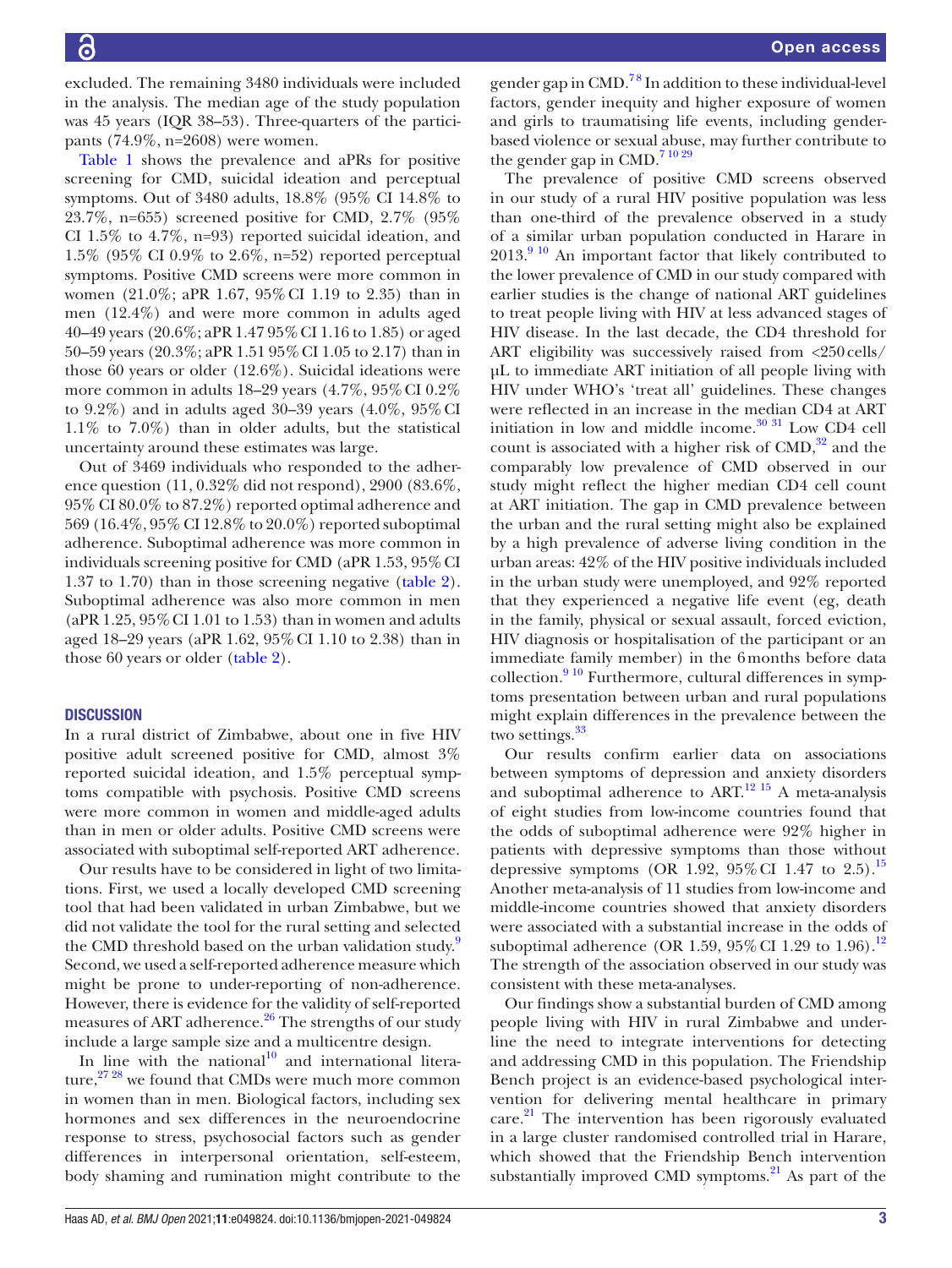<span id="page-3-0"></span>

| Table <sub>1</sub>                                                                                                                              |                               |     | Prevalence of symptoms of common mental disorders, suicidal ideation and perceptual disorders among people living with HIV in rural Zimbabwe                                                                                                                                                                                                                                                 |                                                         |                |                                                                   |                                                        |                |                                          |                                              |
|-------------------------------------------------------------------------------------------------------------------------------------------------|-------------------------------|-----|----------------------------------------------------------------------------------------------------------------------------------------------------------------------------------------------------------------------------------------------------------------------------------------------------------------------------------------------------------------------------------------------|---------------------------------------------------------|----------------|-------------------------------------------------------------------|--------------------------------------------------------|----------------|------------------------------------------|----------------------------------------------|
|                                                                                                                                                 |                               |     |                                                                                                                                                                                                                                                                                                                                                                                              |                                                         |                | Positive screens                                                  |                                                        |                |                                          |                                              |
|                                                                                                                                                 |                               |     | Common men                                                                                                                                                                                                                                                                                                                                                                                   | tal disorders*                                          |                | Suicidal ideation†                                                |                                                        |                | Perceptual symptoms‡                     |                                              |
|                                                                                                                                                 | screened<br><b>Total</b><br>z | Z   | Prevalence§<br>$(95\%$ CI)                                                                                                                                                                                                                                                                                                                                                                   | prevalence<br>Adjusted<br>(95% <sub>6</sub> )<br>ratio¶ | Z              | Prevalence§<br>(95% Cl)                                           | prevalence<br>Adjusted<br>(95% <sub>6</sub> )<br>ratio | z              | Prevalence§<br>(95% <sup>o</sup> )       | prevalence<br>Adjusted<br>(95% Cl)<br>ratio¶ |
|                                                                                                                                                 | 3480                          | 655 | $(14.8 \text{ to } 23.7)$<br>18.8                                                                                                                                                                                                                                                                                                                                                            |                                                         | 83             | $(1.5 \text{ to } 4.7)$<br>2.7                                    |                                                        | 52             | (0.9 to 2.6)<br>1.5                      |                                              |
| Sex                                                                                                                                             |                               |     |                                                                                                                                                                                                                                                                                                                                                                                              |                                                         |                |                                                                   |                                                        |                |                                          |                                              |
| Female                                                                                                                                          | 2654                          | 547 | $(16.5 \text{ to } 26.2)$<br>21.0                                                                                                                                                                                                                                                                                                                                                            | (1.19 to 2.35)<br>1.67                                  | $\frac{8}{18}$ | (1.2 to 4.7)<br>3.0                                               | (0.71 to 3.03)<br>1.47                                 | 43             | (0.7 to 2.6)<br>1.6                      | (0.73 to 2.96)<br>1.47                       |
| Male                                                                                                                                            | 886                           | 108 | $(6.9 \text{ to } 17.9)$<br>12.4                                                                                                                                                                                                                                                                                                                                                             | 1.00                                                    | $\frac{5}{1}$  | $(0.2 \text{ to } 3.3)$<br>$\overline{1}$ .                       | 1.00                                                   | တ              | (0.1 to 2.0)<br>$\frac{0}{1}$            | 1.00                                         |
| Age in years                                                                                                                                    |                               |     |                                                                                                                                                                                                                                                                                                                                                                                              |                                                         |                |                                                                   |                                                        |                |                                          |                                              |
| $18 - 29$                                                                                                                                       | 280                           | 49  | (10.3 to 25.3)<br>17.8                                                                                                                                                                                                                                                                                                                                                                       | $(0.74 \text{ to } 1.92)$<br>1.19                       | က်<br>(        | (0.2 10 9.2)<br>4.7                                               | (0.86 to 5.66)<br>2.21                                 | 4              | (0.0 to 2.9)<br>$\frac{5}{1}$            | $(0.69 \text{ to } 8.78)$<br>2.47            |
| $30 - 39$                                                                                                                                       | 761                           | 138 | $(13.6 \text{ to } 23.4)$<br>18.5                                                                                                                                                                                                                                                                                                                                                            | $(0.88 \text{ to } 1.87)$<br>1.28                       | 30             | (1.1 to 7.0)<br>4.0                                               | $(0.73 \text{ to } 3.71)$<br>1.65                      | $\frac{2}{3}$  | (0.0 t 0 3.3)<br>1.6                     | $(0.44 \text{ to } 14.57)$<br>2.54           |
| 40-49                                                                                                                                           | 1292                          | 262 | (14.9 to 26.3)<br>20.6                                                                                                                                                                                                                                                                                                                                                                       | $(1.16 \text{ to } 1.85)$<br>1.47                       | 28             | (0.6 t 0.3.8)<br>2.2                                              | (0.51 to 1.49)<br>0.87                                 | 23             | $(0.5 \text{ to } 3.2)$<br>$\frac{8}{1}$ | $(0.87 \text{ to } 8.54)$<br>2.73            |
| $50 - 59$                                                                                                                                       | 746                           | 149 | (15.2 to 25.5)<br>20.3                                                                                                                                                                                                                                                                                                                                                                       | (1.05 to 2.17)<br>1.51                                  | $\overline{2}$ | (0.6 t 0 2.7)<br>$\frac{6}{1}$                                    | $(0.43 \text{ to } 1.24)$<br>0.73                      | $\overline{C}$ | (0.4 to 2.4)<br>$\frac{1}{4}$            | (0.63 to 7.20)<br>2.13                       |
| $60+$                                                                                                                                           | 461                           | 57  | (6.9 <sub>to</sub> 18.3)<br>12.6                                                                                                                                                                                                                                                                                                                                                             | 1.00                                                    | $\overline{C}$ | $(0.7 \text{ to } 3.7)$<br>$2.\overline{2}$                       | 1.00                                                   | က              | (0.0 to 1.4)<br>0.7                      | $\frac{8}{1}$                                |
| Data are numbers of individuals, the prevalence of positive screens<br>SSQ-14, Shona Symptoms Questionnaire.<br>'SSQ-14 scores of 9 or greater. |                               |     | §Prevalence of positive screening tests and logit-transformed CIs adjusted for intragroup correlation at health facilities.<br>t Yes to item 5 on the SSQ-14: 'I sometimes saw or heard things which others could not see or hear'<br>Models adjusted for sex, age and clustering of participants in facilities<br>tYes to item 11 on the SSQ-14: 'At times I felt like committing suicide'. |                                                         |                | and adjusted prevalence ratios. 95% CIs are shown in parenthesis. |                                                        |                |                                          |                                              |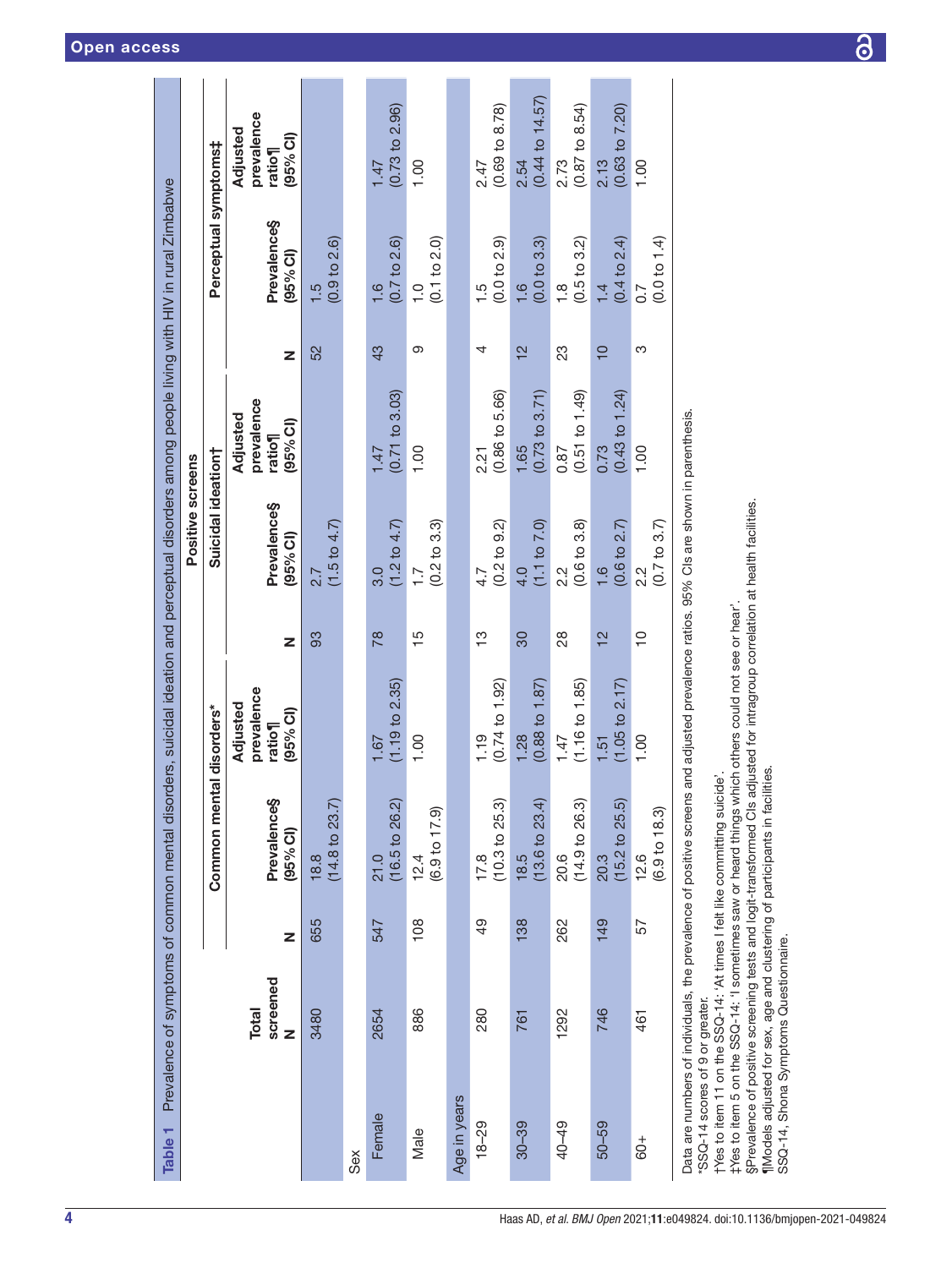<span id="page-4-0"></span>

|                      | <b>Unadjusted</b><br>prevalence ratio<br>$(95\% \, \text{Cl})^*$ | <b>Adjusted</b><br>prevalence ratiot<br>$(95\% \, \text{Cl})$ |
|----------------------|------------------------------------------------------------------|---------------------------------------------------------------|
| <b>CMD</b> screening |                                                                  |                                                               |
| Negative‡            | 1.00                                                             | 1.00                                                          |
| <b>Positive</b> §    | 1.46 (1.29 to 1.66)                                              | 1.53 (1.37 to 1.70)                                           |
| Sex                  |                                                                  |                                                               |
| Female               | 1.00                                                             | 1.00                                                          |
| Male                 | 1.17 (0.96 to 1.44)                                              | 1.25 (1.01 to 1.53)                                           |
| Age in years         |                                                                  |                                                               |
| $18 - 29$            | 1.60 (1.10 to 2.31)                                              | 1.62 (1.10 to 2.38)                                           |
| $30 - 39$            | 1.29 (0.90 to 1.85)                                              | 1.31 (0.91 to 1.89)                                           |
| $40 - 49$            | 1.00 (0.72 to 1.38)                                              | 0.99 (0.71 to 1.38)                                           |
| $50 - 59$            | 1.04 (0.72 to 1.51)                                              | 1.03 (0.71 to 1.49)                                           |
| $60+$                | 1.00                                                             | 1.00                                                          |

Data are unadjusted and adjusted prevalence ratios. 95% CIs are shown in parenthesis.

\*Models adjusted for clustering of participants in facilities.

†Models adjusted for CMD screening, sex, age and clustering of participants in facilities.

‡SSQ-14 scores of smaller than 9.

§SSQ-14 scores of 9 or greater.

CMD, common mental disorders ; SSQ-14, Shona Symptoms Questionnaire.

FB-ART trial, we have implemented the FB intervention at the eight intervention sites participating in the FB-ART trial, and will further roll out to the eight control sites to provide access to evidence-based mental health services for people attending these clinics.

Treatment of mental disorders among people living with HIV may also positively affect HIV treatment outcomes[.17 18](#page-5-9) A meta-analysis of 29 observational studies and randomised trials showed that depression and psychological distress treatment enhances ART adherence.<sup>18</sup> A further meta-analysis of three randomised controlled trials provides weak evidence for the benefit of cognitive behavioural therapy for depression and adherence on viral load suppression.<sup>[17 34–36](#page-5-9)</sup> Despite these promising results, the evidence for the benefit of mental healthcare for improving HIV treatment outcomes is still limited.

Further work is needed to evaluate the effect of mental healthcare on the mental health of people living with HIV and HIV treatment outcomes. We are currently evaluating the effect of the Friendship Bench intervention on ART adherence, viral load suppression and symptoms of CMD among people living with HIV in rural Zimbabwe. There is also a need for continued routine programme monitoring and implementation science to ensure the quality and effectiveness of the Friendship Bench intervention in various settings.

In conclusion, our findings show a substantial burden of CMD among people living with HIV in rural Zimbabwe and underline the need to integrate mental health services in HIV treatment programmes.

#### Author affiliations

<sup>1</sup>Institute of Social & Preventive Medicine (ISPM), University of Bern, Bern, **Switzerland** 2 SolidarMed, Masvingo, Zimbabwe

3 Friendship Bench Zimbabwe, Harare, Zimbabwe 4 CTU Bern, University of Bern, Bern, Switzerland

5 SolidarMed, Lucerne, Switzerland

6 Department of Psychiatry, University of Zimbabwe, Harare, Zimbabwe

<sup>7</sup> Centre for Global Mental Health, London School of Hygiene and Tropical Medicine, London, UK

<sup>8</sup> Centre for Infectious Disease Epidemiology and Research, University of Cape Town, Cape Town, South Africa

<sup>9</sup>Population Health Sciences, Bristol Medical School, University of Bristol, Bristol, UK

Twitter Andreas D Haas [@AndreasDHaas](https://twitter.com/AndreasDHaas) and Matthias Egger [@eggersnsf](https://twitter.com/eggersnsf)

Collaborators IeDEA Southern Africa.

Contributors ME obtained funding for the study. ADH, JvD, ME, CK, DC, SH and AL wrote the study protocol. JM and RM assisted with fieldwork and data collection which was overseen by CK and JvD. SH and ADH did central data monitoring. ADH conducted statistical analysis. AL advised on statistical analysis. ADH drafted the initial manuscript. CK, SH, JM, JvD, RM, RV, AL, PMvG, EM, MH, DC and ME provided substantive edits to the manuscript. All authors contributed to interpretation of the results and have read and approved the final manuscript.

Funding The study was supported by the National Cancer Institute (NCI), the Eunice Kennedy Shriver National Institute of Child Health and Human Development (NICHD), the National Institute of Allergy and Infectious Diseases (NIAID), the National Institute of Mental Health (NIMH), the National Institute on Drug Abuse (NIDA), the National Heart, Lung and Blood Institute (NHLBI), the National Institute on Alcohol Abuse and Alcoholism (NIAAA), the National Institute of Diabetes and Digestive and Kidney Diseases (NIDDK) and the Fogarty International Centre (FIC) through the International epidemiology Databases to Evaluate AIDS (IeDEA) (ME, grant number 5U01‐AI069924‐05) and the Swiss National Science Foundation (SNSF) (ME, grant number 189 498 and AH, grant number 178602).

Disclaimer The funders had no role in study design, data collection and analysis, decision to publish or preparation of the manuscript.

Competing interests None declared.

Patient and public involvement Patients with psychiatric morbidity were involved in ethnographic and qualitative research, which informed the development of the SSQ-14 [24]. The results of this study were shared with the provincial medical director and the district medical officer.

Patient consent for publication Not required.

Ethics approval The authors assert that all procedures contributing to this work comply with the ethical standards of the relevant national and institutional committees on human experimentation and with the Helsinki Declaration of 1975, as revised in 2008. The study protocol was approved by the ethics committees of the Medical Research Council of Zimbabwe (MRCZ) (approval number MRCZ/A/2287), the Research Council of Zimbabwe (RCZ), and the Canton of Bern, Switzerland (approval number 2018–00396). Individuals provided verbal consent for eligibility screening and collection and analysis of screening data. Eligible participants provided written informed consent to participate in the randomised controlled trial.

Provenance and peer review Not commissioned; externally peer reviewed.

Data availability statement Data are available on reasonable request. Data cannot be made available online because of legal and ethical restrictions. To request data, readers may contact IeDEA for consideration by filling out the online form available at<https://www.iedea-sa.org/contact-us/>

Open access This is an open access article distributed in accordance with the Creative Commons Attribution Non Commercial (CC BY-NC 4.0) license, which permits others to distribute, remix, adapt, build upon this work non-commercially, and license their derivative works on different terms, provided the original work is